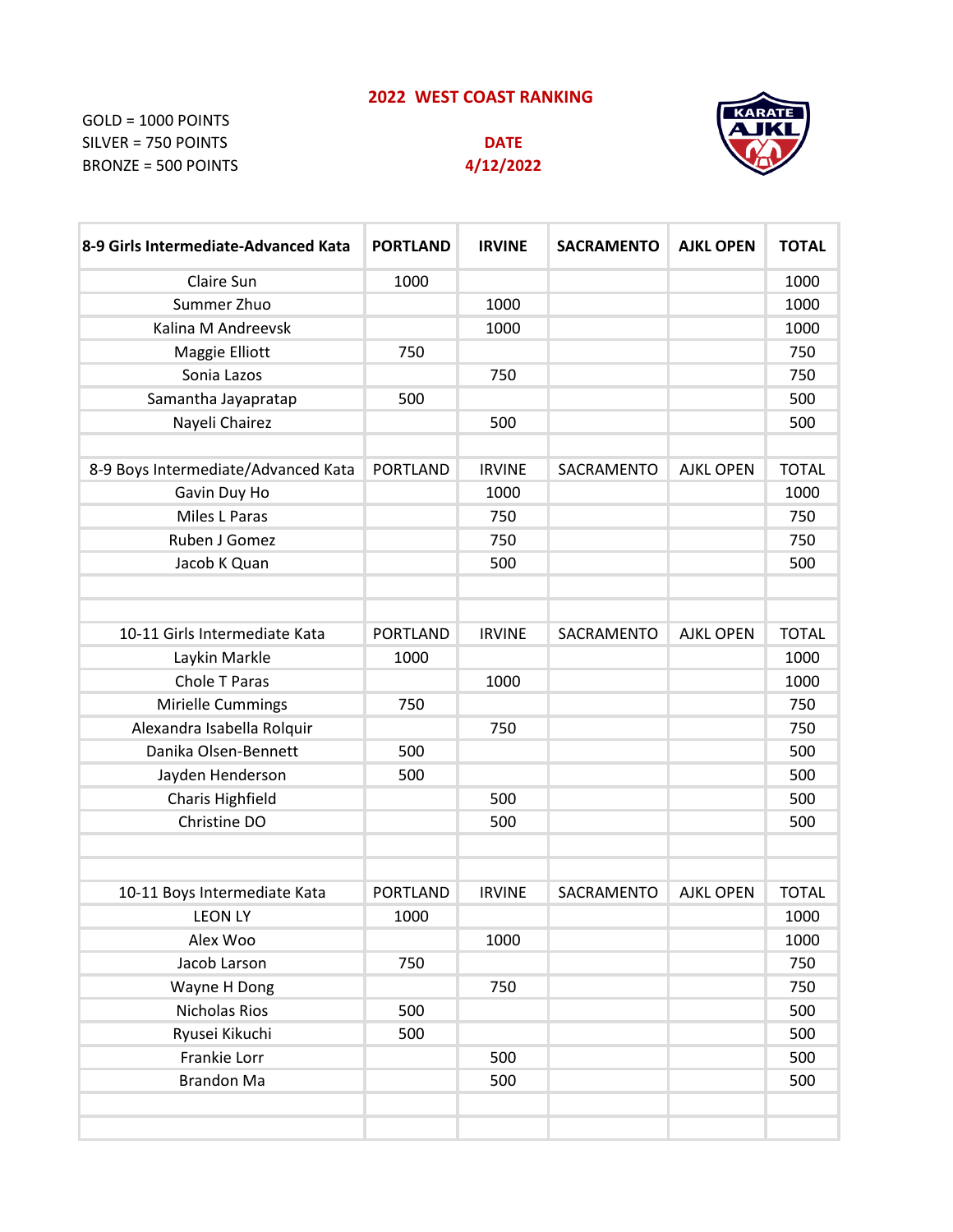| 12-13 Girls Intermediate Kata   | <b>PORTLAND</b> | <b>IRVINE</b> | SACRAMENTO | <b>AJKL OPEN</b> | <b>TOTAL</b> |
|---------------------------------|-----------------|---------------|------------|------------------|--------------|
| Nevia Markle                    | 1000            |               |            |                  | 1000         |
| Lucia Carbonetti                | 750             |               |            |                  | 750          |
| Lucy Hadfield                   | 500             |               |            |                  | 500          |
|                                 |                 |               |            |                  | 0            |
|                                 |                 |               |            |                  | $\mathbf 0$  |
|                                 |                 |               |            |                  |              |
|                                 |                 |               |            |                  |              |
|                                 |                 |               |            |                  |              |
|                                 |                 |               |            |                  |              |
| 12-13 Boys Intermediate Kata    | <b>PORTLAND</b> | <b>IRVINE</b> | SACRAMENTO | <b>AJKL OPEN</b> | <b>TOTAL</b> |
| Jayden Ho                       | 1000            | 1000          |            |                  | 2000         |
| Benjamin P Ma                   |                 | 750           |            |                  | 750          |
| <b>Maxton Stone</b>             | 750             |               |            |                  | 750          |
| Honathan Duy M Bui              |                 | 500           |            |                  | 500          |
| Kohen Matthew Neufeld           |                 | 500           |            |                  | 500          |
| Landon Almond                   | 500             |               |            |                  | 500          |
| Calen Dunnett                   | 500             |               |            |                  | 500          |
|                                 |                 |               |            |                  |              |
|                                 |                 |               |            |                  |              |
|                                 |                 |               |            |                  |              |
| 10-11 Girls Advanced/Elite Kata | <b>PORTLAND</b> | <b>IRVINE</b> | SACRAMENTO | <b>AJKL OPEN</b> | <b>TOTAL</b> |
| Natalie Goodwin                 | 1000            | 500           |            |                  | 1500         |
| Mackenzie Mendonca              | 750             | 750           |            |                  | 1500         |
| Anna Vo Nguyen                  | 500             |               |            |                  | 500          |
|                                 |                 |               |            |                  |              |
| 10-11 Boys Advanced/Elite Kata  | <b>PORTLAND</b> | <b>IRVINE</b> | SACRAMENTO | <b>AJKL OPEN</b> | <b>TOTAL</b> |
| <b>Edmond Zhuo</b>              | 1000            | 1000          |            |                  | 2000         |
| Ethan Horie                     | 750             |               |            |                  | 750          |
| Michael Sun                     | 500             |               |            |                  | 500          |
| Ryan Lai                        | 500             |               |            |                  | 500          |
|                                 |                 |               |            |                  |              |
| 12-13 Girls Advanced/Elite Kata | <b>PORTLAND</b> | <b>IRVINE</b> | SACRAMENTO | <b>AJKL OPEN</b> | <b>TOTAL</b> |
| <b>Bella Eberle</b>             | 1000            | 1000          |            |                  | 2000         |
| Hanna Newhouse                  | 750             | 750           |            |                  | 1500         |
| Delilah Duran                   |                 | 1000          |            |                  | 1000         |
| Nimishii Sharma                 |                 | 750           |            |                  | 750          |
| Rachel Gall                     | 500             |               |            |                  | 500          |
| Natalie Lai                     | 500             |               |            |                  | 500          |
| Daisy Hoac                      |                 | 500           |            |                  | 500          |
| Alexa Huckabee                  |                 | 500           |            |                  | 500          |
| Chloe Su                        |                 | 500           |            |                  | 500          |
|                                 |                 |               |            |                  |              |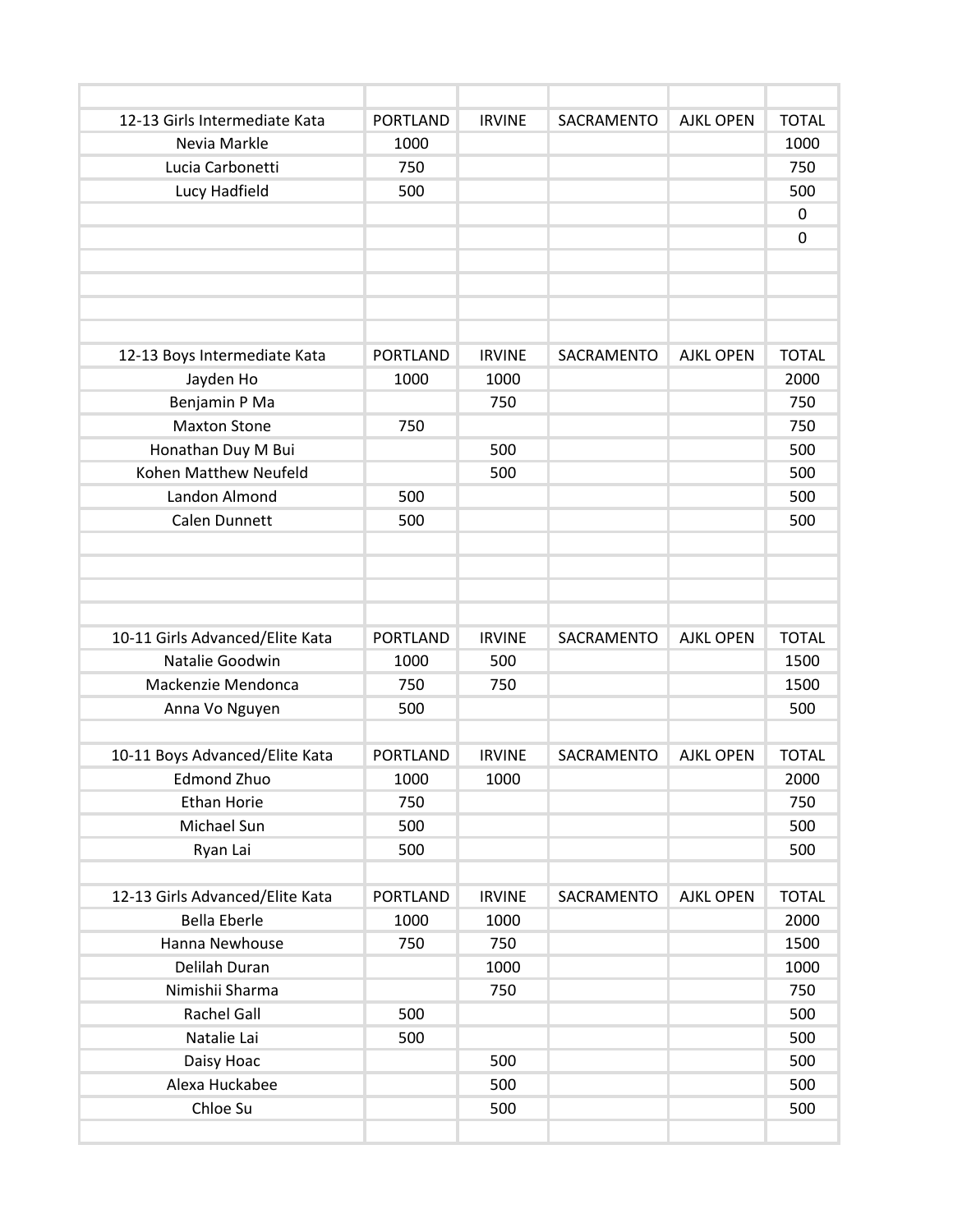| 12-13 Boys Advanced/Elite Kata  | <b>PORTLAND</b> | <b>IRVINE</b> | SACRAMENTO | <b>AJKL OPEN</b> | <b>TOTAL</b> |
|---------------------------------|-----------------|---------------|------------|------------------|--------------|
| Flay Goodwin                    | 1000            | 1000          |            |                  | 2000         |
| Cesar Castillo                  | 750             | 750           |            |                  | 1500         |
| Andersen M Nguyen               |                 | 1000          |            |                  | 1000         |
| Logan Mendonca                  | 500             | 500           |            |                  | 1000         |
| Roberto Lazos Jr                |                 | 750           |            |                  | 750          |
| Luca Monsky                     | 500             |               |            |                  | 500          |
| Nainoa Delaforc                 |                 | 500           |            |                  | 500          |
| Noah Y Cato                     |                 | 500           |            |                  | 500          |
| Lance Santos                    |                 | 500           |            |                  | 500          |
|                                 |                 |               |            |                  |              |
|                                 |                 |               |            |                  |              |
|                                 |                 |               |            |                  |              |
| 14-15 Girls Advanced/Elite Kata | <b>PORTLAND</b> | <b>IRVINE</b> | SACRAMENTO | <b>AJKL OPEN</b> | <b>TOTAL</b> |
| Brielyn McCammon                | 750             | 1000          |            |                  | 1750         |
| Amaliya Nalitkina               | 1000            |               |            |                  | 1000         |
| <b>Allison Lazos</b>            |                 | 1000          |            |                  | 1000         |
| Ella Kaled                      |                 | 750           |            |                  | 750          |
| Lene Mosby                      |                 | 750           |            |                  | 750          |
| <b>Susette Villalobos</b>       | 500             |               |            |                  | 500          |
| Jenna Martin                    | 500             |               |            |                  | 500          |
| Emily H Tran                    |                 | 500           |            |                  | 500          |
| Ava Betz                        |                 | 500           |            |                  | 500          |
| Hara N Cato                     |                 | 500           |            |                  | 500          |
|                                 |                 |               |            |                  |              |
|                                 |                 |               |            |                  |              |
| 14-15 Boys Advanced/Elite Kata  | <b>PORTLAND</b> | <b>IRVINE</b> | SACRAMENTO | <b>AJKL OPEN</b> | <b>TOTAL</b> |
| Alex Nguyen                     | 1000            | 750           |            |                  | 1750         |
| Matthew Chil Lee                |                 | 1000          |            |                  | 1000         |
| Javon Ott                       | 500             | 500           |            |                  | 1000         |
| Mateo Nacu                      |                 | 1000          |            |                  | 1000         |
| JC Morgenstern                  | 750             |               |            |                  | 750          |
| Kyle Shen                       |                 | 750           |            |                  | 750          |
| <b>Tristan Bridgeford</b>       | 500             |               |            |                  | 500          |
| <b>Preston Santos</b>           |                 | 500           |            |                  | 500          |
| Samuel J Rojas                  |                 | 500           |            |                  | 500          |
| Eric Matsumoto                  |                 | 500           |            |                  | 500          |
|                                 |                 |               |            |                  |              |
|                                 |                 |               |            |                  |              |
| 16-17 Boys Advanced/Elite Kata  | <b>PORTLAND</b> | <b>IRVINE</b> | SACRAMENTO | <b>AJKL OPEN</b> | <b>TOTAL</b> |
| <b>Troy Onaga</b>               | 1000            | 1000          |            |                  | 2000         |
| Louie T Mc Farland              |                 | 1000          |            |                  | 1000         |
| <b>Brandon McCammon</b>         | 500             | 500           |            |                  | 1000         |
| Lawrence Muhat                  | 750             |               |            |                  | 750          |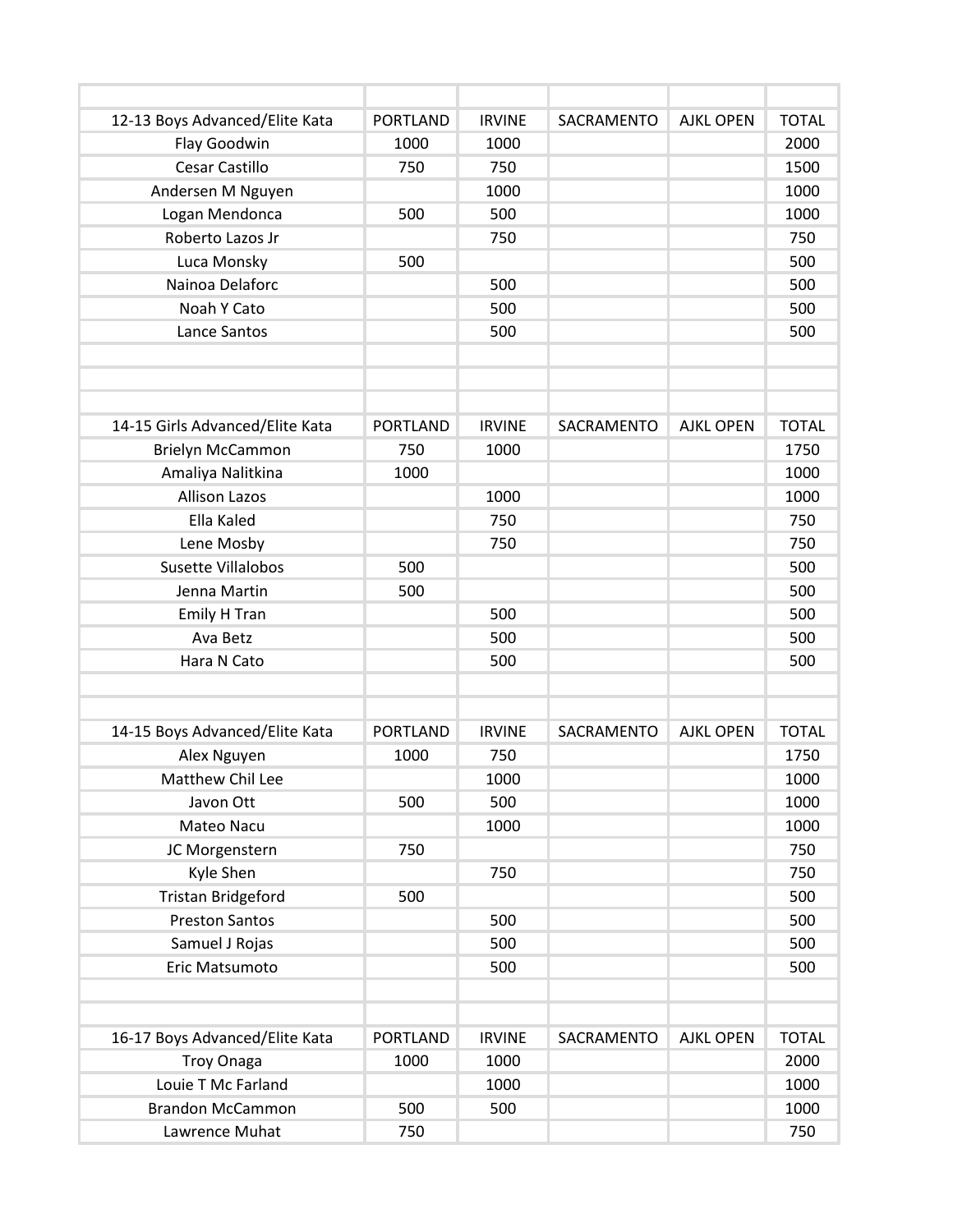| Reece Yoshizawa                   |                 | 750           |            |                  | 750          |
|-----------------------------------|-----------------|---------------|------------|------------------|--------------|
| Koji Lavinsky                     | 500             |               |            |                  | 500          |
| Harry Kasek                       |                 | 500           |            |                  | 500          |
|                                   |                 |               |            |                  |              |
|                                   |                 |               |            |                  |              |
|                                   |                 |               |            |                  |              |
| 16-17 Girls Advanced/Elite Kata   | <b>PORTLAND</b> | <b>IRVINE</b> | SACRAMENTO | <b>AJKL OPEN</b> | <b>TOTAL</b> |
| <b>Alexis E McFarland</b>         |                 | 1000          |            |                  | 1000         |
| Fionna Herrera-Joslyn             |                 | 750           |            |                  | 750          |
| Isabelle M Kar                    |                 | 500           |            |                  | 500          |
|                                   |                 |               |            |                  |              |
|                                   |                 |               |            |                  |              |
|                                   |                 |               |            |                  |              |
|                                   |                 |               |            |                  |              |
| 10-11 Girls Advanced/Elite Kumite | <b>PORTLAND</b> | <b>IRVINE</b> | SACRAMENTO | <b>AJKL OPEN</b> | <b>TOTAL</b> |
| Mackenzie Mendonca                | 1000            | 1000          |            |                  | 2000         |
| Natalie Goodwin                   | 750             |               |            |                  | 750          |
| Sophia Hong                       |                 | 750           |            |                  | 750          |
| Angelinz E Andreevski             |                 | 500           |            |                  | 500          |
|                                   |                 |               |            |                  |              |
|                                   |                 |               |            |                  |              |
|                                   |                 |               |            |                  |              |
| 10-11 Boys Advanced/Elite Kumite  | <b>PORTLAND</b> | <b>IRVINE</b> | SACRAMENTO | <b>AJKL OPEN</b> | <b>TOTAL</b> |
| <b>Edmond Zhuo</b>                | 1000            | 750           |            |                  | 1750         |
| Alex Sagrunov                     |                 | 1000          |            |                  | 1000         |
| Ryan Lai                          | 750             |               |            |                  | 750          |
| <b>Ethan Horie</b>                | 500             |               |            |                  | 500          |
| Michael Sun                       | 500             |               |            |                  | 500          |
| Caleb A Salgado                   |                 | 500           |            |                  | 500          |
|                                   |                 |               |            |                  | 0            |
|                                   |                 |               |            |                  | 0            |
|                                   |                 |               |            |                  |              |
| 12-13 Girls Advanced/Elite Kumite | <b>PORTLAND</b> | <b>IRVINE</b> | SACRAMENTO | <b>AJKL OPEN</b> | <b>TOTAL</b> |
| Hannah Newhouse                   | 1000            | 750           |            |                  | 1750         |
| <b>Bella Eberle</b>               | 750             | 500           |            |                  | 1250         |
| Delilah Duran                     |                 | 1000          |            |                  | 1000         |
| Skyla N Harling                   |                 | 1000          |            |                  | 1000         |
| Daisy Hoac                        |                 | 750           |            |                  | 750          |
| Jade Wilke                        | 500             |               |            |                  | 500          |
| Natalie Lai                       | 500             |               |            |                  | 500          |
|                                   |                 |               |            |                  |              |
|                                   |                 |               |            |                  |              |
|                                   |                 |               |            |                  |              |
| 12-13 Boys Advanced/Elite Kumite  | <b>PORTLAND</b> | <b>IRVINE</b> | SACRAMENTO | <b>AJKL OPEN</b> | <b>TOTAL</b> |
| Logan Traub                       | 500             | 750           |            |                  | 1250         |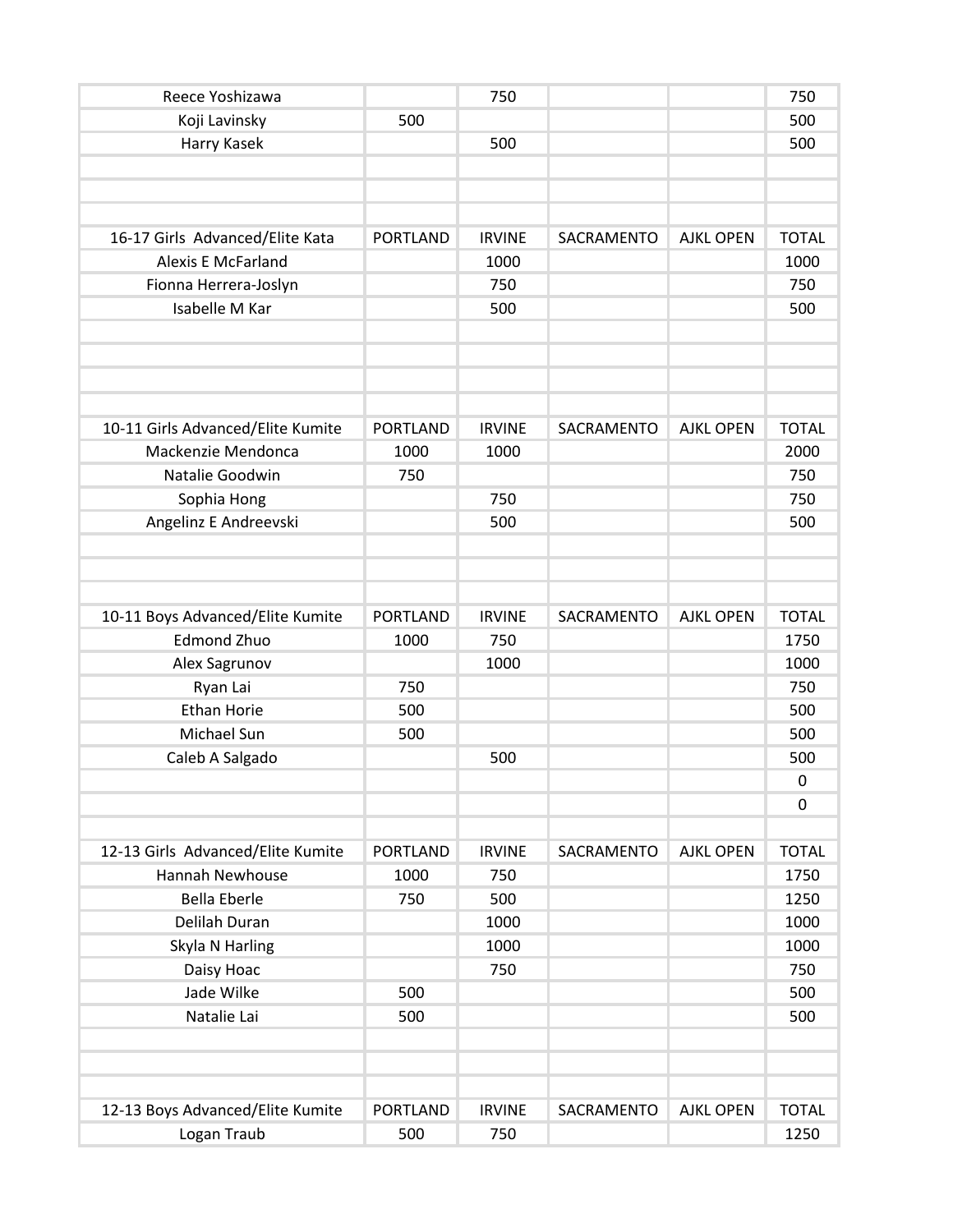| Jaxson Lovelle                    | 1000            |               |            |                  | 1000         |
|-----------------------------------|-----------------|---------------|------------|------------------|--------------|
| Andersen M Nguyen                 |                 | 1000          |            |                  | 1000         |
| Logan M Mendonca                  |                 | 1000          |            |                  | 1000         |
| Cesar Castillo                    | 750             |               |            |                  | 750          |
| Roberto Lazos Jr                  |                 | 750           |            |                  | 750          |
| Koji Fidel                        | 500             |               |            |                  | 500          |
| Naino Delaforce                   |                 | 500           |            |                  | 500          |
| Noah Y Cato                       |                 | 500           |            |                  | 500          |
| David Ho                          |                 | 500           |            |                  | 500          |
| Flay Goodwin                      |                 | 500           |            |                  | 500          |
|                                   |                 |               |            |                  |              |
| 14-15 Girls Advanced/Elite Kumite | <b>PORTLAND</b> | <b>IRVINE</b> | SACRAMENTO | <b>AJKL OPEN</b> | <b>TOTAL</b> |
| <b>Brielyn McCammon</b>           | 500             | 750           |            |                  | 1250         |
| Jenna Martin                      | 1000            |               |            |                  | 1000         |
| Ella Kaled                        |                 | 1000          |            |                  | 1000         |
| Maryam A Hussein                  |                 | 1000          |            |                  | 1000         |
| Susette Villalobos                | 750             |               |            |                  | 750          |
| Ava Betz                          |                 | 750           |            |                  | 750          |
| <b>Rhyly Stocks</b>               | 500             |               |            |                  | 500          |
| Hana N Cato                       |                 | 500           |            |                  | 500          |
| Emily H Tran                      |                 | 500           |            |                  | 500          |
|                                   |                 |               |            |                  |              |
| 14-15 Boys Advanced/Elite Kumite  | <b>PORTLAND</b> | <b>IRVINE</b> | SACRAMENTO | <b>AJKL OPEN</b> | <b>TOTAL</b> |
| Alex Nguyen                       | 1000            | 1000          |            |                  | 2000         |
| Samuel J Rojas                    |                 | 1000          |            |                  | 1000         |
| <b>Tristan Bridgeford</b>         | 750             |               |            |                  | 750          |
| Kyle Shen                         |                 | 750           |            |                  | 750          |
| Eric Matsumoto                    |                 | 750           |            |                  | 750          |
| Javon Ott                         | 500             |               |            |                  | 500          |
| Lucas Martin                      | 500             |               |            |                  | 500          |
| Abess Ahmed                       |                 | 500           |            |                  | 500          |
| <b>Preston Santos</b>             |                 | 500           |            |                  | 500          |
| <b>Tyler Truong</b>               |                 | 500           |            |                  | 500          |
| Aiden Lewis                       |                 | 500           |            |                  | 500          |
| 16-17 Boys Advanced/Elite Kumite  | <b>PORTLAND</b> | <b>IRVINE</b> | SACRAMENTO | <b>AJKL OPEN</b> | <b>TOTAL</b> |
| <b>Troy Onaga</b>                 | 1000            | 1000          |            |                  | 2000         |
| Koji Lavinsky                     | 750             | 500           |            |                  | 1250         |
| <b>Brandon McCammon</b>           | 500             | 750           |            |                  | 1250         |
| Louie McFarland                   |                 | 1000          |            |                  | 1000         |
| Lawrence Muhat                    | 500             |               |            |                  | 500          |
|                                   |                 | 500           |            |                  | 500          |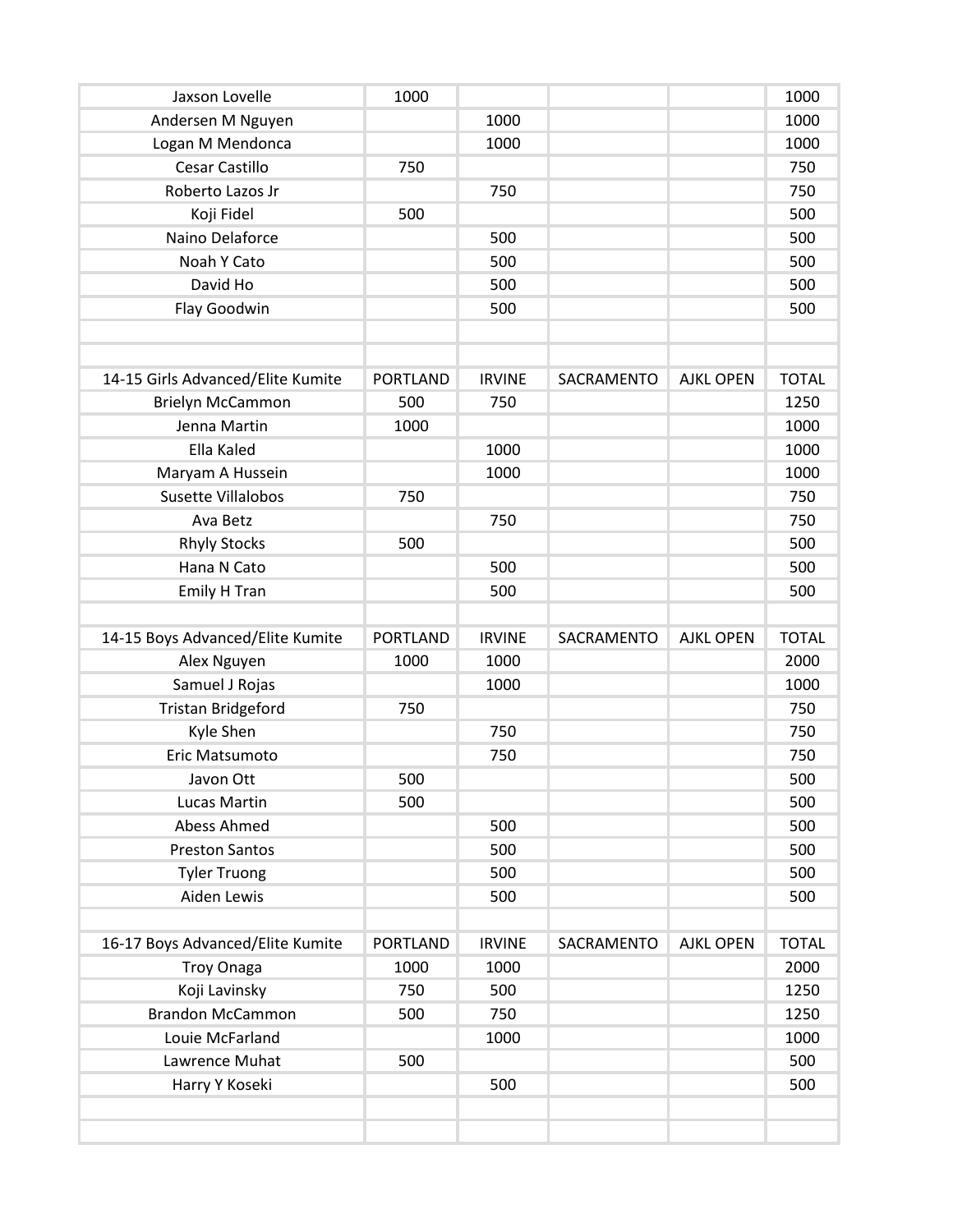| 16-17 Girls Advanced/Elite Kumite         | <b>PORTLAND</b> | <b>IRVINE</b> | SACRAMENTO | <b>AJKL OPEN</b> | <b>TOTAL</b> |
|-------------------------------------------|-----------------|---------------|------------|------------------|--------------|
| Cinthia Barajas                           |                 | 1000          |            |                  | 1000         |
| Fionna Herrera-Joslyn                     |                 | 750           |            |                  | 750          |
| <b>Alexis E McFarland</b>                 |                 | 500           |            |                  | 500          |
| Isabelle M Kar                            |                 | 500           |            |                  | 500          |
|                                           |                 |               |            |                  |              |
|                                           |                 |               |            |                  |              |
|                                           |                 |               |            |                  |              |
|                                           |                 |               |            |                  |              |
|                                           |                 |               |            |                  |              |
|                                           |                 |               |            |                  |              |
| 8-9 Girls Intermediate/advanced           | <b>PORTLAND</b> | <b>IRVINE</b> | SACRAMENTO | <b>AJKL OPEN</b> | <b>TOTAL</b> |
| Kumite                                    |                 |               |            |                  |              |
| Claire Sun                                | 1000            |               |            |                  | 1000         |
| Summer Zhuo                               |                 | 1000          |            |                  | 1000         |
| Maggie Elliott                            | 750             |               |            |                  | 750          |
| Sonia Lazos                               |                 | 750           |            |                  | 750          |
| Kailna M Andreevski                       |                 | 500           |            |                  | 500          |
|                                           |                 |               |            |                  |              |
|                                           |                 |               |            |                  |              |
| 8-9 Boys Intermediate /advanced<br>Kumite | <b>PORTLAND</b> | <b>IRVINE</b> | SACRAMENTO | <b>AJKL OPEN</b> | <b>TOTAL</b> |
| Gavin Duy Ho                              |                 | 1000          |            |                  | 1000         |
| Miles L Paras                             |                 | 750           |            |                  | 750          |
| Ruben J Gomez                             |                 | 500           |            |                  | 500          |
|                                           |                 |               |            |                  | 0            |
|                                           |                 |               |            |                  | 0            |
|                                           |                 |               |            |                  | 0            |
|                                           |                 |               |            |                  |              |
|                                           |                 |               |            |                  |              |
| 10-11 Girls Intermediate Kumite           | <b>PORTLAND</b> | <b>IRVINE</b> | SACRAMENTO | <b>AJKL OPEN</b> | <b>TOTAL</b> |
| Mirielle Cummings                         | 1000            |               |            |                  | 1000         |
| Chole T Paras                             |                 | 1000          |            |                  | 1000         |
| Emma Johnson                              | 750             |               |            |                  | 750          |
| Alexandra Isabell Rollquin                |                 | 750           |            |                  | 750          |
| Danika Olsen-Bennett                      | 500             |               |            |                  | 500          |
| Jayden Henderson                          | 500             |               |            |                  | 500          |
| Charis Highfield                          |                 | 500           |            |                  | 500          |
| Christine Do                              |                 | 500           |            |                  | 500          |
|                                           |                 |               |            |                  |              |
| 10-11 Boys Intermediate Kumite            | <b>PORTLAND</b> | <b>IRVINE</b> | SACRAMENTO | <b>AJKL OPEN</b> | <b>TOTAL</b> |
| <b>LEON LY</b>                            | 1000            |               |            |                  | 1000         |
| Christine Do                              |                 | 1000          |            |                  | 1000         |
| <b>Nicholas Rios</b>                      | 750             |               |            |                  | 750          |